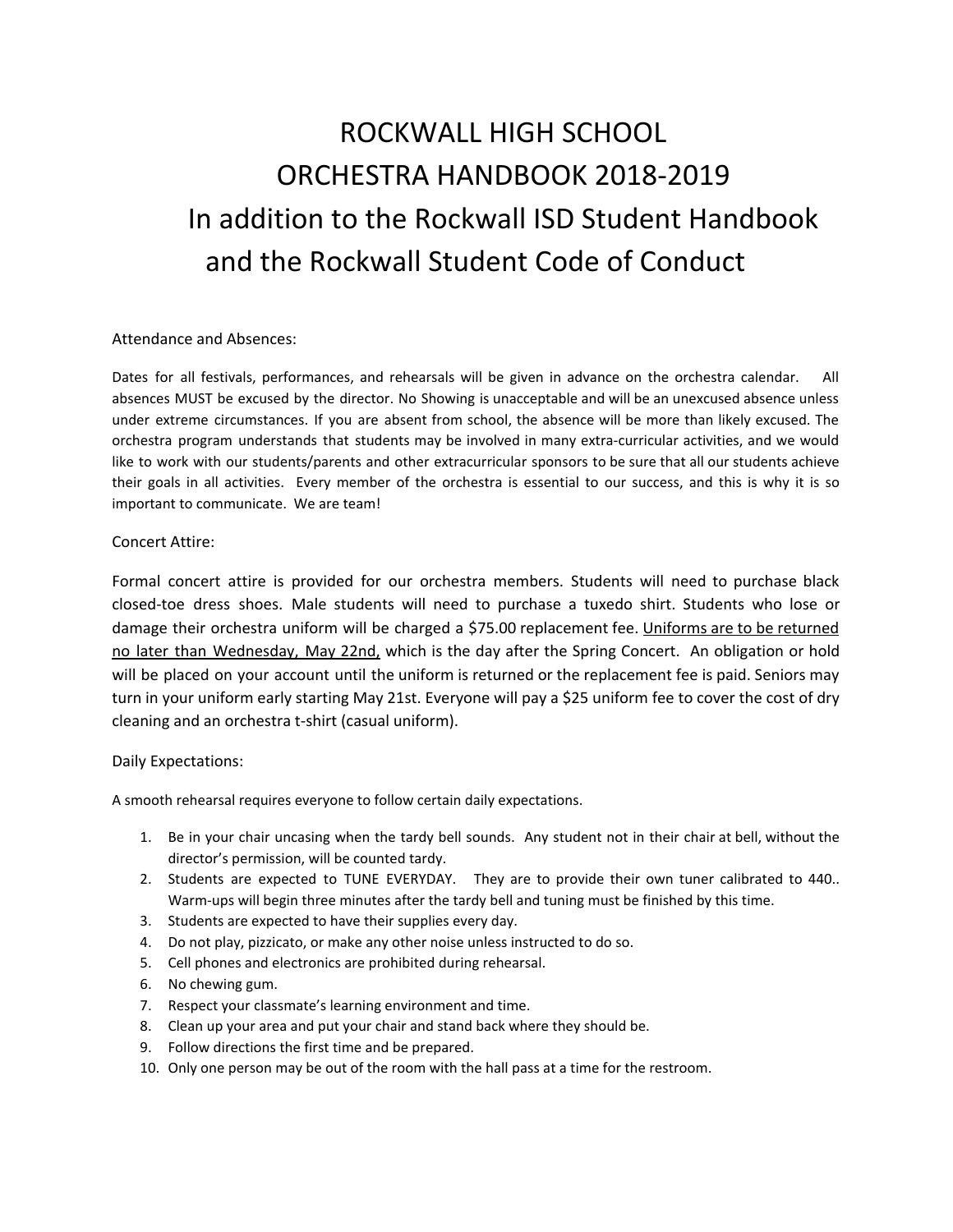Although some infractions will be considered automatic office referrals, consequences for not following expectations are as follows:

- 1. Warning
- 2. Parent Contact
- 3. Detention
- 4. Referral

## Dress Code:

You are expected to follow RISD dress code at all times as an RHS Orchestra member. NO EXCEPTIONS!

## Eligibility:

Please take a moment to read the section in the RISD student handbook entitled to Extra/Co-Curricular activities, clubs, and organizations. RHS orchestra follows the no pass, no play policies set forth in these guidelines with no exceptions. RHS orchestra also follows all policies, rules, and regulations of UIL and TMEA for all of their sponsored events.

## Extra Rehearsals and Events:

Rehearsals outside of school will be called when necessary. Occasionally, the orchestra is asked to perform at outside events. Plenty of advanced notice will be given by the director for any calendar changes.

## Extra Help/Tutorials/Private lessons:

Extra help will be provided upon request. Retesting and Make-up will occur by appointment before school or after school. It is the student's responsibility to be there and make up the grade. Private lessons are a tool to receive extra attention for enhancement to your string playing. It is recommended that all students sign up for lessons. Private lessons during the school day will be first come, first serve with very limited space. They are \$18 per 30 minutes once a week. There are, however, many private lesson instructors that teach out of their homes and set their own rates. RISD orchestra keeps an updated list available upon request. Please contact for more information.

## Additional costs:

Monies will be collected during the fall semester for materials such as: spirit wear, all-region, etc. Other fees may arise as the year progresses.

## **Using school instruments will include a \$30.00 bow re-hair/maintenance fee due September 15th.**

The program will work hard to keep these costs as low as possible. All expenses are nonrefundable for any reason.

## Grading Policies:

- 1. Students are expected to check their orchestra class's Google Classroom weekly.
- 2. You will have a minimum of **three summative grades in a six week period**. This is worth 70% of your grade. Summative grades include but are not limited to all Concerts and performances, Ensembles, Solos and playing tests including scales and arpeggios.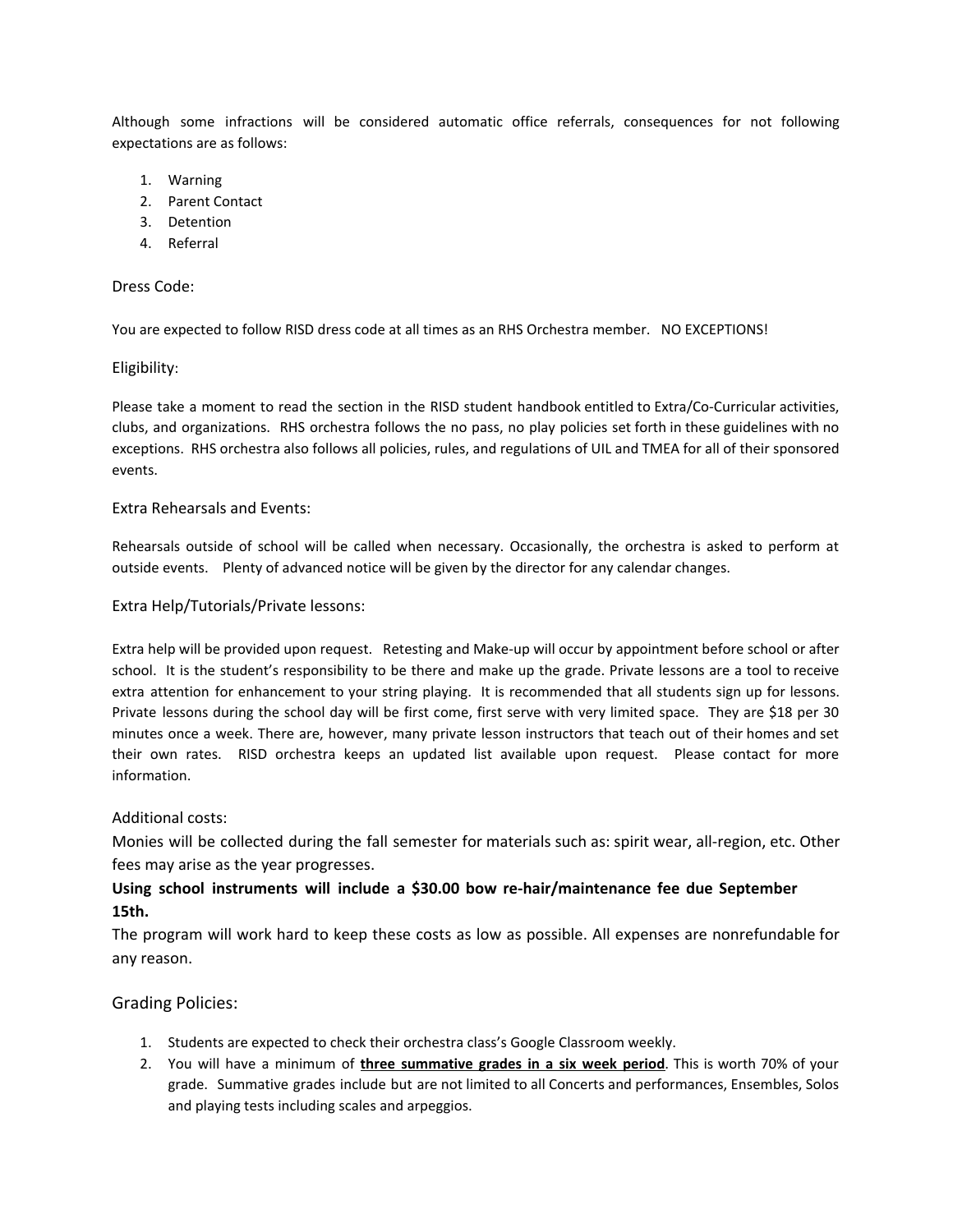- 3. There will be a minimum of **6 daily grades/formative grades** in each grading period. This counts as 30% of your grade. Daily grades or informal assessments may include and are not limited to, Sight-reading, daily rehearsal grade, marking checks, and any other assignment the director may assign.
- 4. Sectionals or Additional Rehearsals: Depending on your class, you may be assigned an additional rehearsal weekly. Sectionals will occur before or after school. Your attendance is mandatory and you must make up the ones you miss. Students must have a transportation home. Sectionals will count for a grade.
- 5. Concerts and Ensemble Performances: Students who miss these events with an excused absence will have an alternate assignment to complete within one week of the event for full value. Students who miss these events and the absence is unexcused will have the option to complete an alternate assignment within one week of the event date for a grade no higher than 70%. Absences will be reviewed on a case by case basis. Please review absence policy above.
- 6. Chair Placement:

During class, students will use a rotating system of chair placement to better enhance the ensemble and its camaraderie. Placement in chairs for Pre-UIL, UIL or any event will be at the discretion of the director and will be in the best interest of the entire ensemble. Placement in the first or second violin section will also be at the discretion of the director. The RHS orchestra director looks at many factors in determining section placement. Music at the high school level is equal in both sections and balance of sound and ability across the orchestra is important for the entire ensemble.

## *Care of Equipment, Music, and Rehearsal Facilities:*

Students are responsible for the care and return of all music they receive. Missing or damaged original music must be replaced and a replacement fee of \$3.00 must be paid. Students are never to mark on music with anything other than a pencil. All marks must be erased on classroom sets before the music is returned.

Students are to use only equipment that has been assigned to them or is their personal instrument. They should never play anyone else's instrument. Accidents can happen and have the potential to be very costly. Instruments should always be kept in playing condition. Proper maintenance is required. Do not try to play on "dead strings" or on a bow that needs to be rehaired.

To keep our facilities clean and in order, we ask that everyone hold themselves personally responsible for the care of our rehearsal rooms, practice rooms, music library, instrument and uniform storage areas. Practice rooms are available before school from 8:00-8:45 with permission and are available after school ONLY when previously scheduled with a director. Students may not be in the building after school without direct supervision of a teacher or sponsor.

## **Lockers:**

Every orchestra student will have a locker for instrument storage during the day. The student has no expectation of privacy and should keep ONLY their instrument in the orchestra room. Instruments should not be stored overnight or over a break. Students who leave their instruments overnight do so at their own risk and the orchestra program and RISD are not liable for damages or thefts. Students are responsible for securing their instrument before school and after class. Students should pick up their instrument at the end of day, every day. For security, combinations should not be shared with other students unless sharing is needed. It is always recommended that insurance be placed on personal instruments that are owned by the student. Most rentals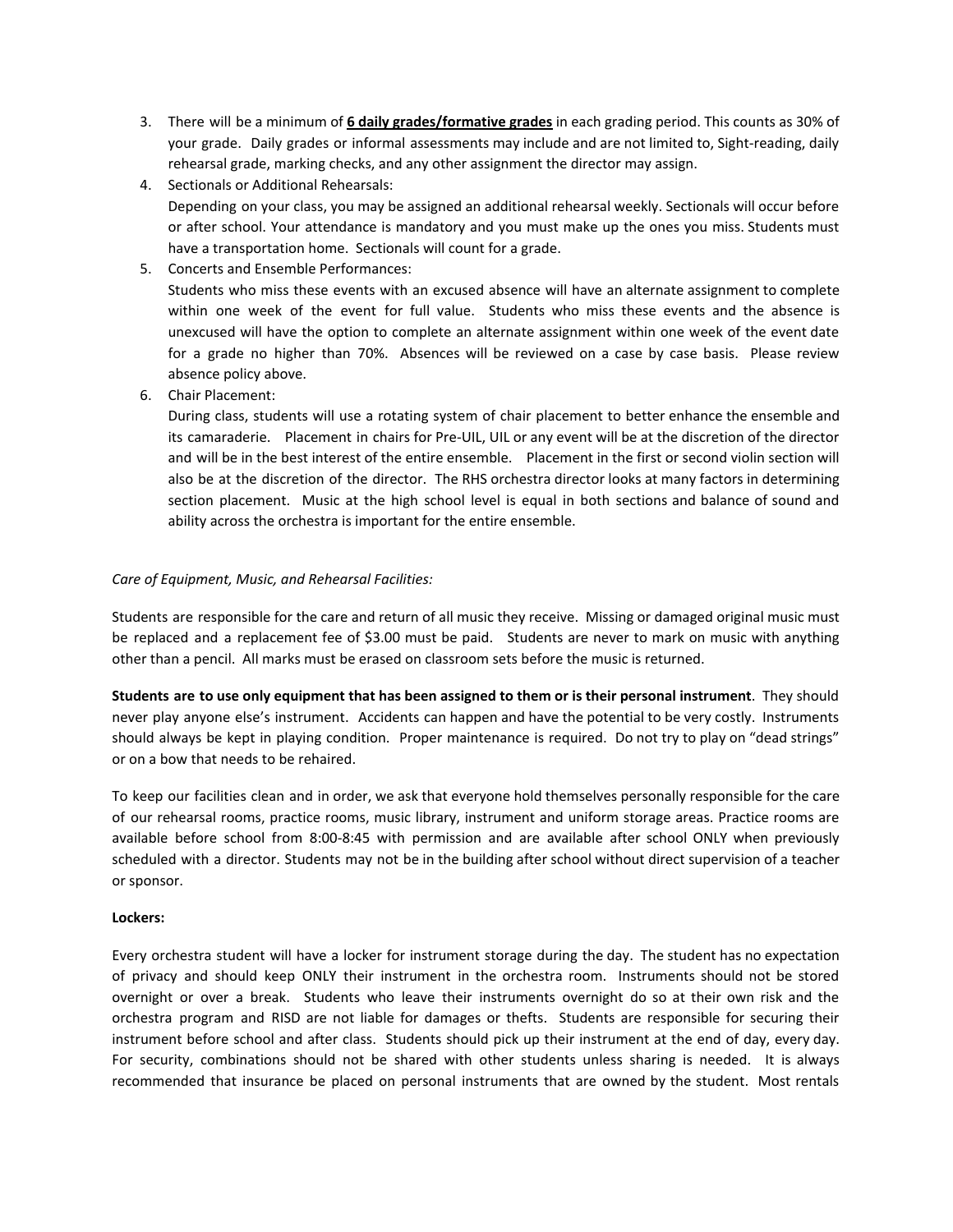have insurance or a fee for lost, stolen, or broken instruments, but one should check their contract. Any lock that is damaged or lost will incur a \$5 replacement fee.

Supplies:

Required for class everyday:

- 1. Instrument and bow (in playing condition)
- 2. Rosin
- 3. Two Pencils
- 4. A highlighter
- 5. Black 3-ring binder and zipper pouch with orchestra music
- 6. Set of extra strings (unless renting from Dallas Strings)
- 7. Mute
- 8. Korg Chromatic Tuner with clip
- 9. Cello/basses need—rock stop
- 10. Violin/violas need- shoulder rest

## **Spring Trip:**

The orchestra will go on an optional spring trip each year. Students, who choose to attend, are responsible for paying for their own trip. Students must strictly adhere to the payment schedule.

### **Social Media:**

RHS orchestra members will not post negative comments about anything related to RHS orchestra or RHS orchestra members. Remember that what you post belongs to Facebook, Twitter, etc. and it will be out there in cyberspace for eternity. Students will not use social media while in the orchestra classroom. Please DO NOT tag or label anything as RHS orchestra or Rockwall High School Orchestra on the internet without permission from the directors

Follow RHS Orchestra on Twitter: @RockwallOrch

#### **Questions or Concerns:**

Please contact Ms. Johnson or Mr. Mussetter with any questions, concerns, or general inquiries. Due to traveling between several elementary and secondary campuses; the fastest form of communication will always be email. ©

[Ashley.Johnson@Rockwallisd.org](mailto:Ashley.Johnson@Rockwallisd.org) or [Jonathan.Mussetter@Rockwallisd.org](mailto:jonathan.mussetter@rockwallisd.org)

All attempts will be made to return email and phone calls within 24 hours.